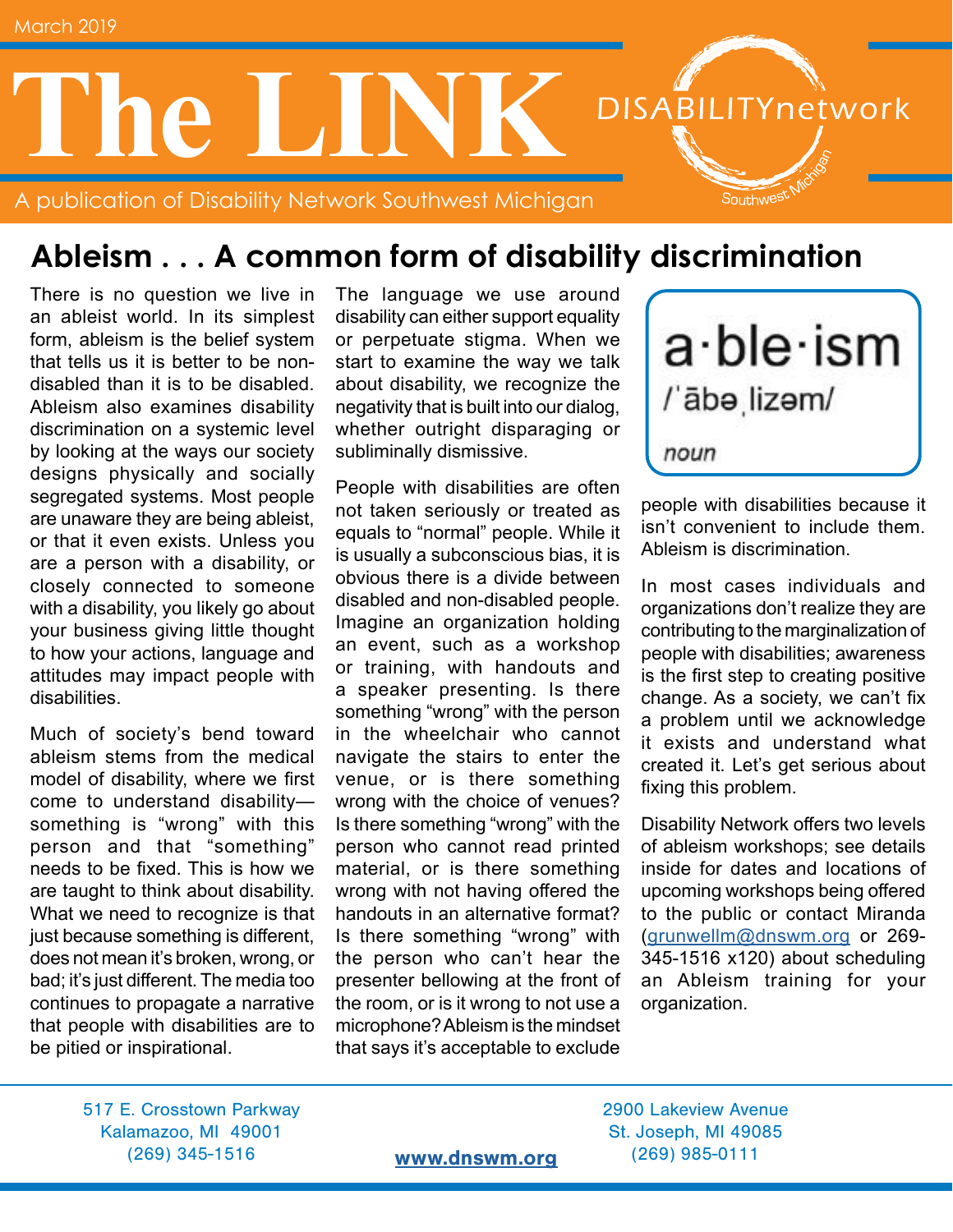#### **WORKSHOPS**

### **Know Your Rights**

### Overview of laws protecting people with disabilities

It's important to know your rights. In this workshop we will be discussing the laws that protect people with disabilities in the areas of employment, housing, public places, voting, transportation and education. The information in this workshop is intended as an overview for the purpose of advocating for your rights; we are not providing legal advice.

| St. Joseph: | <b>Tuesday, April 28</b>                                         | $2:00 - 3:30$ PM |
|-------------|------------------------------------------------------------------|------------------|
|             | Disability Network Southwest Michigan   2900 Lakeview Avenue     |                  |
| Kalamazoo:  | <b>Wednesday, April 29</b>                                       | $2:00 - 3:30$ PM |
|             | Disability Network Southwest Michigan   517 E. Crosstown Parkway |                  |

Please register online at [bit.ly/KnowYourRights2020](http://bit.ly/KnowYourRights2020) or contact Miranda at (269) 345-1516 x120. Let us know if you need an accommodation to participate.

# **Disability & Employment**

### How, When & Why to Talk About Your Disability to an Employer

In this workshop you will learn the only reason you have to tell an employer about your disability or medical condition and the best way to ask for an accommodation at work. We will also cover your rights under the Americans with Disabilities Act and employment resources available to you.

| Kalamazoo:                                              | Tuesday, May 12                                                  | $2:00 - 3:30$ PM  |  |  |
|---------------------------------------------------------|------------------------------------------------------------------|-------------------|--|--|
|                                                         | Disability Network Southwest Michigan   517 E. Crosstown Parkway |                   |  |  |
| <b>Lawrence:</b>                                        | <b>Wednesday, May 13</b>                                         | $9:30 - 11:30$ AM |  |  |
| Van Buren ISD Conference Center   490 S. Paw Paw Street |                                                                  |                   |  |  |
| <b>CALLAGANIA</b>                                       | Thursday, May 04                                                 | $2.20$ DM<br>n.nn |  |  |

**St. Joseph: Thursday, May 21 2:00 – 3:30 PM** Disability Network Southwest Michigan | 2900 Lakeview Avenue

Please register online at [bit.ly/DisEmployment2020](http://bit.ly/DisEmployment2020) or contact Miranda at (269) 345-1516 x120. Let us know if you need an accommodation to participate.

# **DO'S & DON'TS: Assistance Animals**

There is a lot of confusion about what qualifies as a service animal and how they differ from emotional support animals. There are specific laws regarding what type of assistance animals are allowed in different places and whether an establishment can deny access to an assistance animal. Join us to learn more!

**Three Rivers: Thursday, May 7 1:00 – 2:30 PM** Three Rivers Public Library | 920 W. Michigan Avenue

**Kalamazoo: Thursday, May 28 9:00 – 10:30 AM**  Disability Network Southwest Michigan | 517 E. Crosstown Parkway

Please register online at **bit.ly/AsstAnmls2020** or contact Miranda at (269) 345-1516 x120. Let us know if you need an accommodation to participate.

Disability Network Southwest Michigan has a fragrance-free policy. For the well-being of those with scent sensitivities, please do not wear scented products when visiting our office or attending events.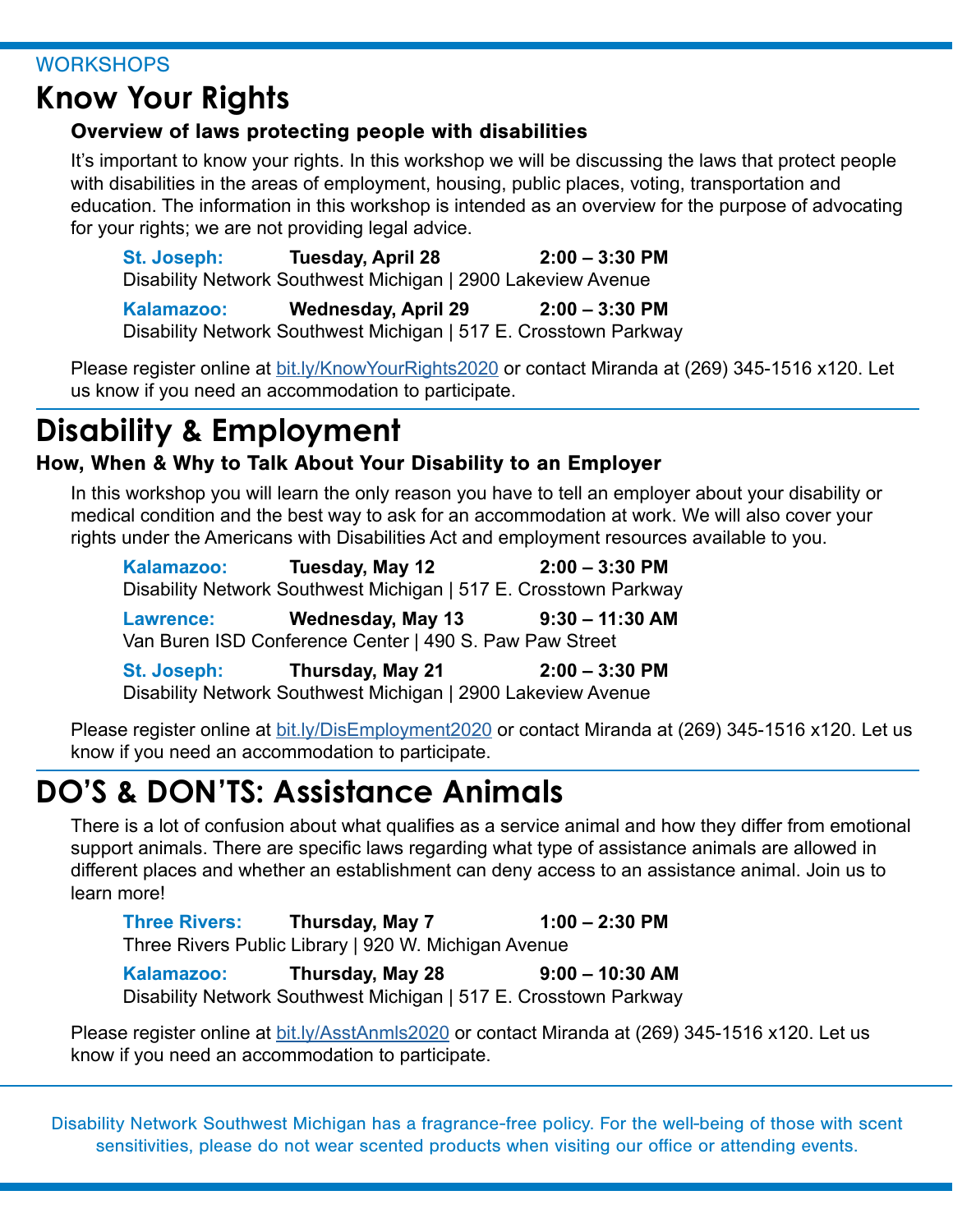#### **WORKSHOP**

# **Ableism 101 & 102**

In it's simplest form, ableism is the belief system that tells us it is better to be non-disabled than it is to be disabled. Ableism also examines disability discrimination on a systemic level by looking at the ways our society designs physically and socially segregated systems.

We offer an introduction to the concept of ableism in Ableism 101. Ableism 102 builds on what you learned in 101 with a deeper examination of the causes and impacts of ableism and what it means to be truly inclusive. (Please note you must have attended 101 prior to attending 102.)

#### **Ableism 101**

| Kalamazoo: | Wednesday, June 3                                                | $9:00 - 11:30$ AM |
|------------|------------------------------------------------------------------|-------------------|
|            | Disability Network Southwest Michigan   517 E. Crosstown Parkway |                   |

**St. Joseph: Tuesday, June 9 9:00 – 11:30 PM** Disability Network Southwest Michigan | 2900 Lakeview Avenue

#### **Ableism 102**

**Kalamazoo: Thursday, June 4 8:30 AM – 12:00 Noon**  Disability Network Southwest Michigan | 517 E. Crosstown Parkway

Please register online at **[bit.ly/AbleismJune2020](http://bit.ly/AbleismJune2020)** or contact Miranda at (269) 345-1516 x120. Let us know if you need an accommodation to participate.



## **Have you registered with Smart 911?**

Smart911 provides 9-1-1 call takers and first responders with critical information you want them to know during an emergency. Over 80% of calls made to 9-1-1 come from mobile phones. When you dial 9-1-1 from a mobile phone, the 9-1-1 call takers have very little information to help you – only your phone number and a very general sense of your location. This is a serious problem in an emergency when seconds count, particularly if you have medical conditions or are unable to safely speak.

Once you have set up your Smart911 Safety Profile, when you call 9-1-1, your profile information displays on the 9-1-1 screen and the call takers can view all the information you provided such as your addresses, medical information, home information, medications, and emergency contacts. You can provide as much or as little information as you like and you can enter information for your entire household in one account.

Smart911 is a national service which means your Smart911 Safety Profile travels with you and is visible to any participating 9-1-1 center nationwide. Visit [www.Smart911.com](http://www.Smart911.com) to learn more and to set up your account profile.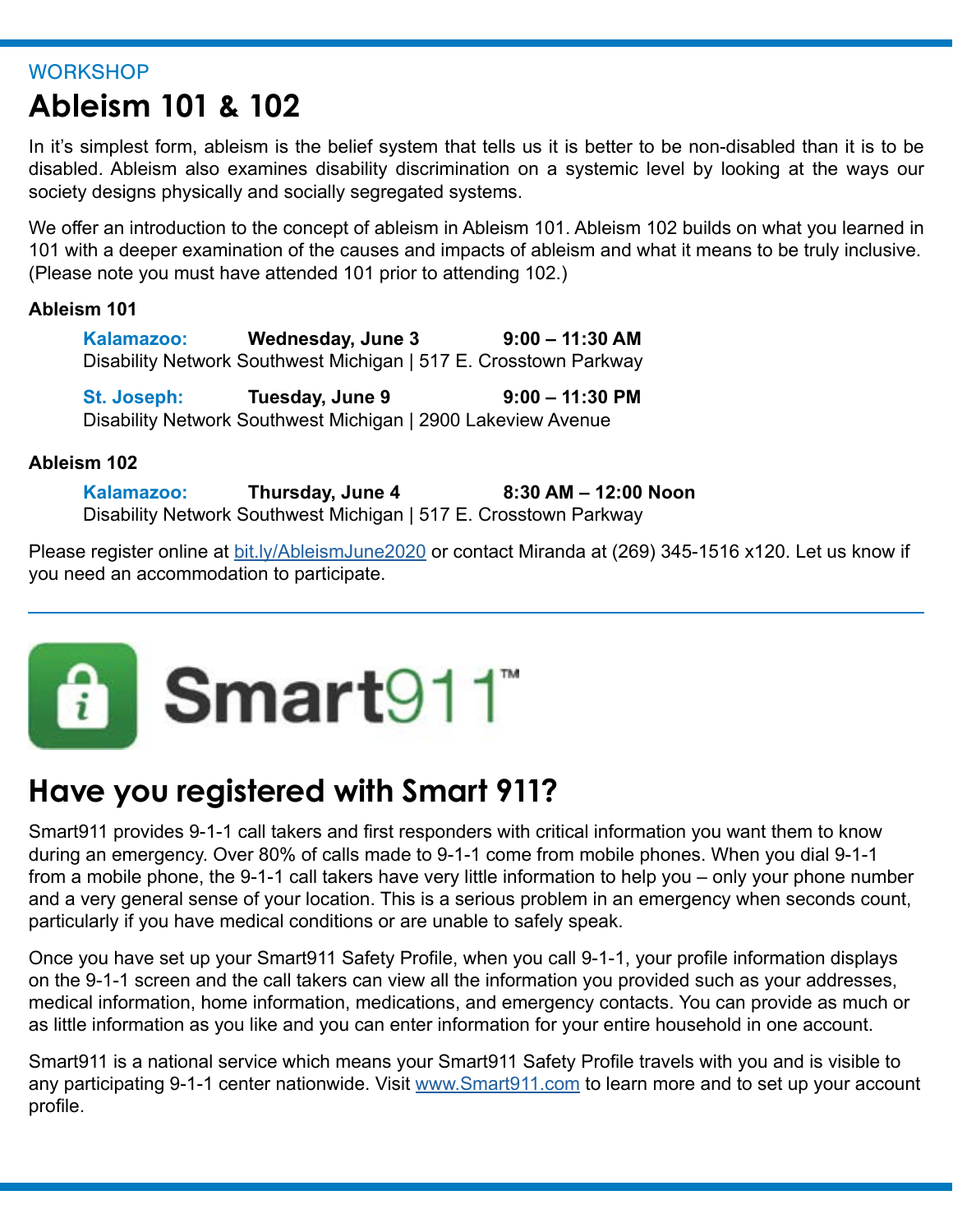# **Preparing the Next Generation of Advocates**

#### Advocacy Academy in its ninth year

We are excited to be offering Advocacy Academy again this summer for the ninth year in Kalamazoo. Advocacy Academy is a six-week, paid, summer program for youth and young adults. After an introduction to the Disability Rights Movement, participants work as a group to select, plan and carry out a disability rights advocacy campaign.

Advocacy Academy provides training in advanced advocacy and leadership skills while participants do meaningful work in the Disability Rights Movement. Advocacy Academy also provides valuable employment experience and training which can be applied to other life experiences. Many of our previous participants have received employment recommendations based on their performance during Advocacy Academy.

We are currently accepting applications for Advocacy Academy 2020. We are seeking individuals with disabilities who are between 16–29 years of age, able to commit to the entire six-week position, and are motivated to increase their leadership skills. For more information or to apply for this year's Advocacy Academy, go to Advocacy & Education in the Services area of our website [\(www.dnswm.org\)](http://www.dnswm.org) or contact Miranda at [grunwellm@dnswm.org](mailto:grunwellm%40dnswm.org?subject=) or 269-345-1516 x120.

#### Meet Alex . . . An Advocacy Academy Graduate

At the age of 20, after completing high school, Alex was eager to move out on her own and be more independent. Alex has PTSD and a learning disability caused by early childhood trauma. She was living at home with her mom when she initially connected with Disability Network Southwest Michigan to work on finding and preparing for her first job. Alex is very ambitious and was eager to get a job and move out on her own. Our staff worked with her to develop her resume and submit job applications. When summer rolled around and Alex had not yet found employment, she applied for Disability Network's summer internship program, Advocacy Academy in which participants learn about the disability rights movement and select a disability-related community issue to advocate. The program develops team-building skills and gives the interns experience in developing and implementing an advocacy campaign, in addition to learning general employment expectations and responsibilities. Alex was a natural working within the group dynamics; she quickly showed strong leadership skills and was very enthusiastic about the group's advocacy work.



At the completion of Advocacy Academy, staff continued to work with Alex as she applied for jobs. Alex wanted to move out of her mother's house and be more independent; staff worked with her on budgeting and financial independence. That fall, Alex got a job as a customer service representative at a local bowling alley. She enjoyed the work and quickly began assuming additional responsibilities and helped to train new employees. At the same time, a friend of hers was looking for a roommate and Alex was thrilled to move out on her own. Disability Network has continued to support Alex as she adjusts to her new independence; staff have assisted Alex in applying for food assistance, learning the public transportation system, and are working with her to obtain a drivers license.

Alex is being trained at work for a promotion to Shift Manger after just a couple of months of being hired. She is enjoying the freedom and independence of living on her own. Alex said that what she appreciates the most about Disability Network is that we have been available to her every step of the way—she knows she can go back to us whenever she needs assistance navigating something new.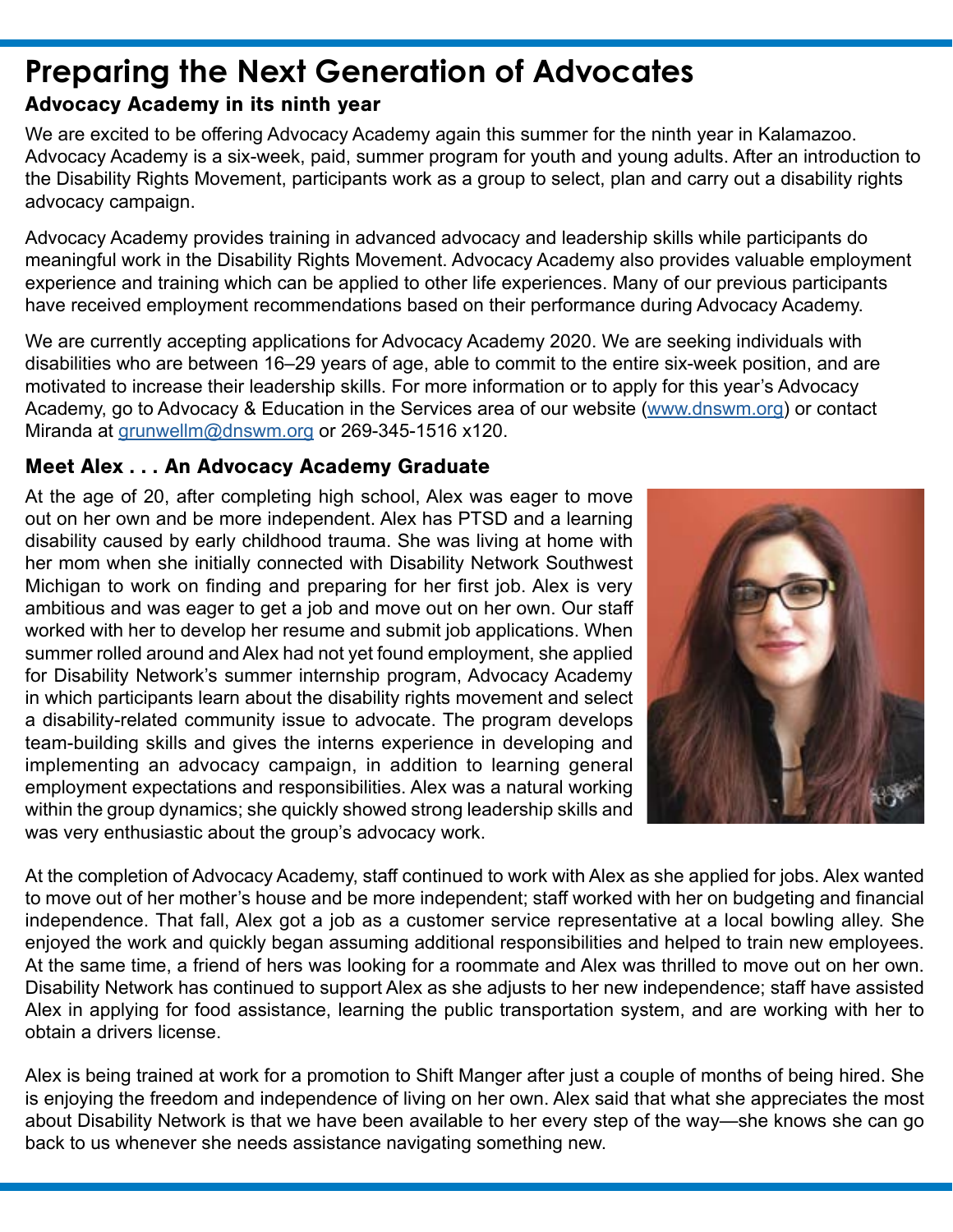## **Reception for "Patient No More"**

Patient No More is an exhibit curated by The Institute on Disability currently on display at the Kalamazoo Valley Museum. The exhibit focuses on the 504 Sit-in of 1977, an important chapter in the Disability Rights Movement, when disability rights activists staged the longest lasting civil rights protest in history.

As part of the celebration of the 30th anniversary of the signing of the Americans with Disabilities Act, the Kalamazoo Valley Museum and Disability Network Southwest Michigan invite you to join us at a public reception for the exhibit; light refreshments will be served.

> **Thursday, May 7 | 3:00 – 5:00 PM Kalamazoo Valley Museum** 230 N. Rose Street, Kalamazoo



Parking ramps convenient to the museum are located on Rose Street at the corner of Eleanor Street and at the corner of Water Street; on-street parking is also available in the area.

# **SAVE THE DATE: July 24<sup>th</sup> | ADA Anniversary Celebration**

202030 THE 30TH ANNIVERSARY OF THE AMERICANS WITH DISABILITIES ACT

Mark your calendars for a celebration of the thirtieth anniversary of the Americans with Disabilities Act on Friday, July 24 from 11:30 AM to 1:30 PM. We are hosting a community-wide event at our Kalamazoo office, including a free lunch, awards, and speakers. We invite all community members and organizations to join us!

#### Our Publications:

The LINK is our quarterly newsletter, available in print or emailed in electronic format. And is available in alternative format upon request.

Disability Digest is a monthly e-publication focused on Disability Rights issues and upcoming Disability Network happenings. Available in electronic format only.

You can sign up online for our publications at www.dnswm.org; or contact Dale at [abbottd@dnswm.org](mailto:abbottd%40dnswm.org?subject=) or (269) 345-1516 x123. Current and past issues of our publications are available on our website at www.dnswm.org.